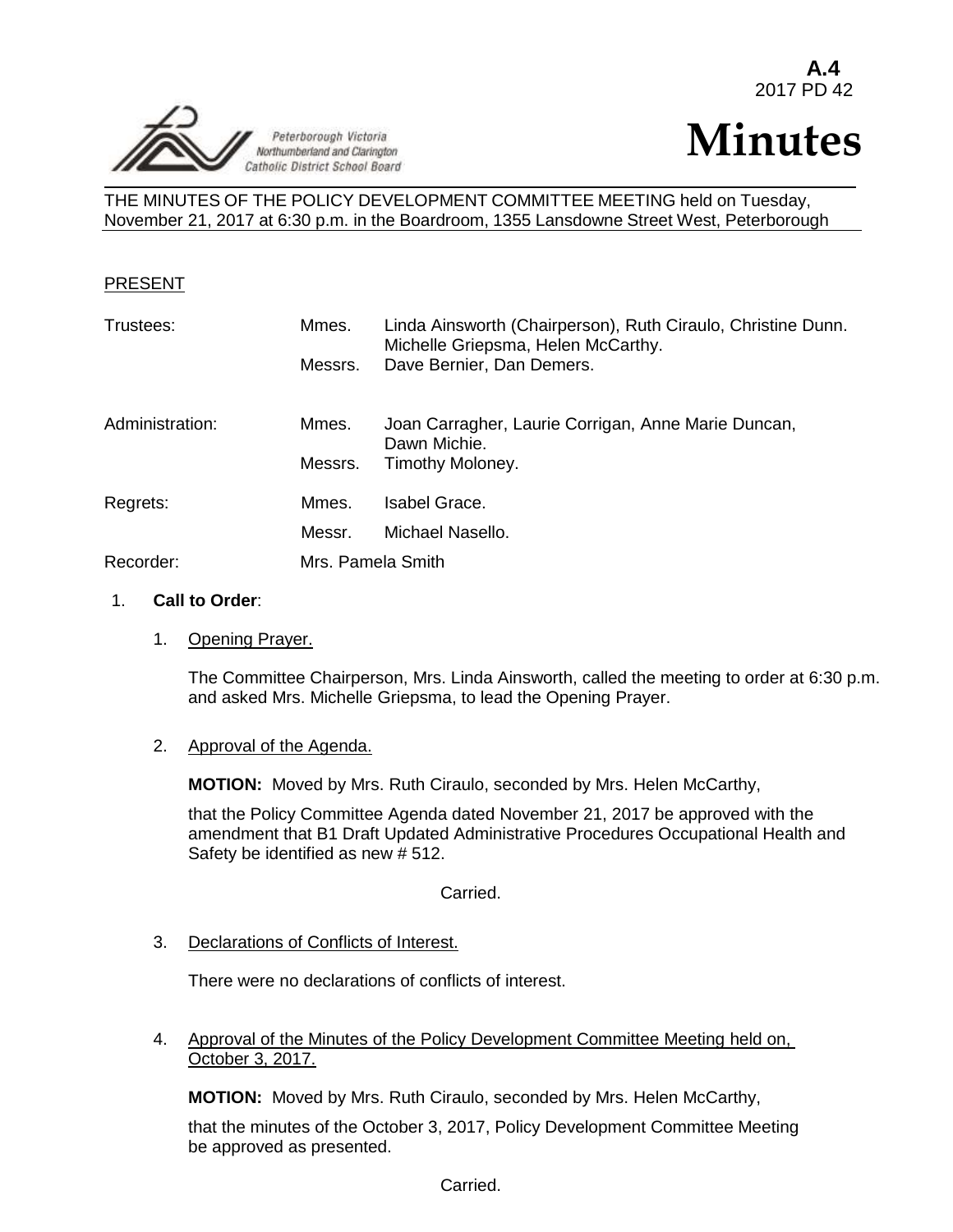### 5. Business Arising from the Minutes.

There was no business arising from the minutes.

## **B. Presentations/Recommended Actions**:

### 1. Draft updated Administrative Procedure – Occupational Health and Safety (New #512).

Ms. Joan Carragher, Superintendent of Learning/Leadership and Human Resource Services, presented the updated Administrative Procedure #512 – Occupational Health and Safety and answered questions. Trustees were informed of the changes to the updated Administrative Procedure.

The Occupational Health and Safety Administrative Procedure is very aligned with current legislation and the Occupational Health and Safety Act. This administrative procedure relates to our employees not our students. An annual review of this administrative procedure is required. A Health and Safety report from the Board Joint Health and Safety Committee will be shared biannually with the Board. Ms. Carragher identified the Joint Health and Safety Committee membership and noted that all schools have their own Site Inspection Committee.

### Trustees requested the below amendments to the draft document: **(red indicates added)**

The Board of Trustees is responsible for:

- Reviewing this Administrative Procedure to ensure its alignment with the Employee Relations Directional Policy.
- ADD under Trustee Responsibility **Reviewing the Occupational Health and Safety Administrative Procedure as part of its regular policy and procedures review cycle**.

**MOTION:** Moved by Ms. Christine Dunn, seconded by Mr. Dan Demers,

that the current Policy and Administrative Procedure*, P-405 and AP-405 – Occupational Health and Safety* be deleted and the relevant information be captured and incorporated into the new format as Administrative Procedure – #512 Occupational Health and Safety and will be under Directional Policy-#500 Employee Relations.

# **AND**

will be reviewed yearly.

Carried.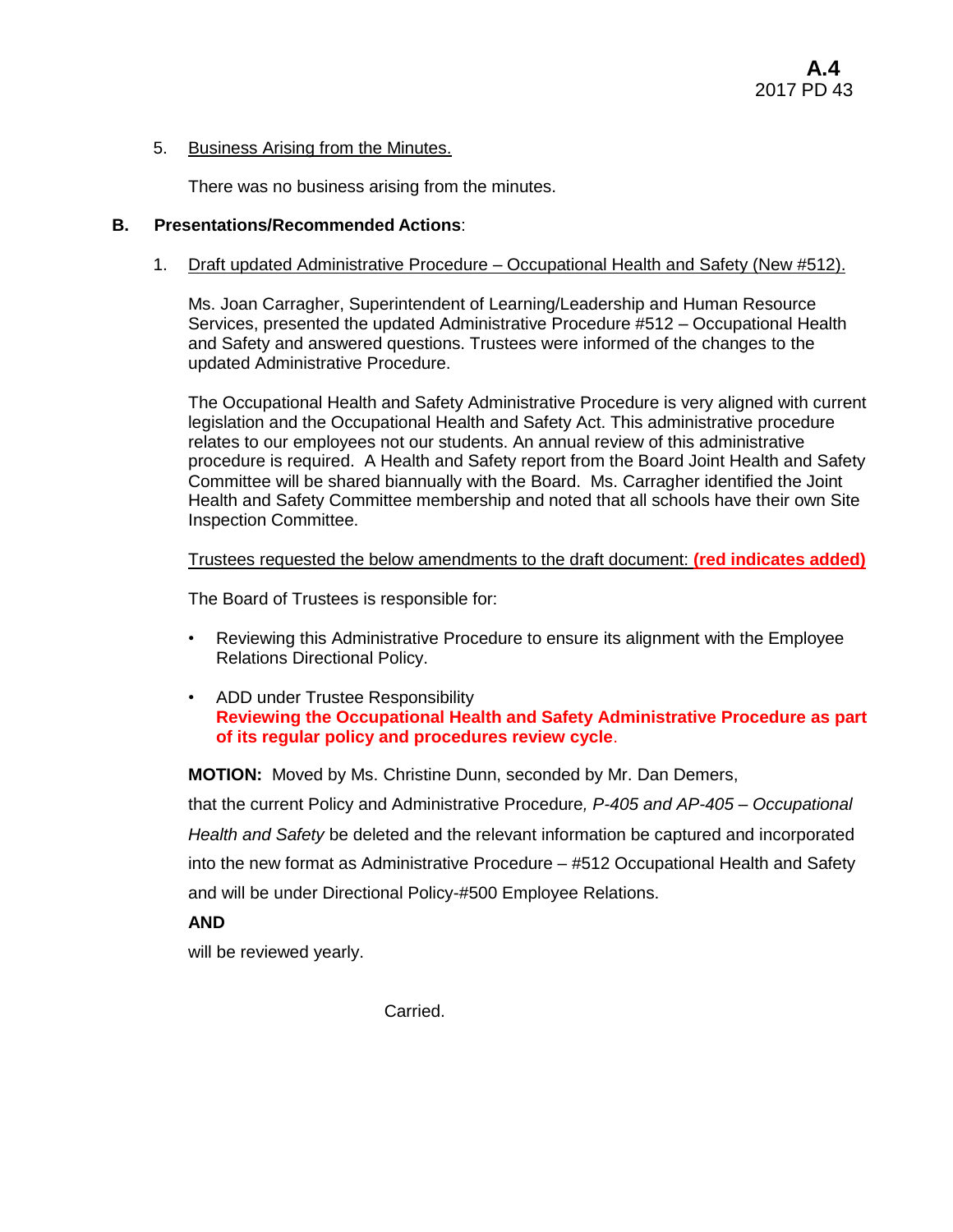### 2. New Draft Administrative Procedure #320 Supporting Positive Student Behaviour: Safety for All.

This will combine Policy/Administrative Procedure #407 Staff Safety with Student with Special Needs AND Policy/Administrative Procedure #804 Physical Intervention with Students.

Mrs. Anne Marie Duncan, Superintendent of Learning/Special Education Services, and Mr. Tim Moloney, Superintendent of Learning/Student Success, shared the rationale for combining both policies and administrative procedures. Mrs. Duncan and Mr. Moloney reviewed the Draft Administrative Procedure #320 Supporting Positive Student Behaviour: Safety for All, and answered questions. Appendixes and forms were attached for review and still require some adjustments.

#### Trustees requested the below amendments to the draft document:

- Under Action Required –request to condense this section as some repetitive language.
- Page Four #1 Staff and Student Safety: Positive Behaviour Supports, section "C" Safety Plan request to define the period of time. If time would not be consistent depending on the type of incident then it may be better to reference who holds the final determination of how long the time will be, such as the school holds the final decision on time. This change may also impact the Safety Plan Template form that would need updating.

Safety plans are no longer required where the school team has evidence that the unsafe behaviours no longer exist. The evidence would show a period of time without any incident of unsafe behaviour with the potential to cause a risk of injury to self and/or others. This decision is supported by the behaviour data tracking. Parents/Guardians must be consulted regarding the removal of a safety plan. When a safety plan is no longer required, school personnel should update the information in SEOS on Form 32b.

- Page Eight Section 4 Admission of students with a Current Pattern of Unsafe Behaviour, section B-From Outside the Board, bullet three sub bullet 6 the acronym FBA needs to be identified as – Functional Behaviour Assessment.
	- o An FBA:
- Page Ten Staff Absences Add Teacher in Charge (TIC). The Teacher in Charge should have knowledge and resources when in that position. Principals should leave plans/expectations for TICs.
- Page Seventeen Responsibilities Under Principals are Responsible for:
	- Establishing and communicating clear processes for the development, review and communication of safety plans:

ADD reference providing parents with timely information and ensure parents that supports are in place or add as new bullet.

ADD reference to inform and collaborate with parents on behavior supports.

 On HR 5 appendix g should there be a reference to employment other than our Board and should there be a reference to workman compensation.